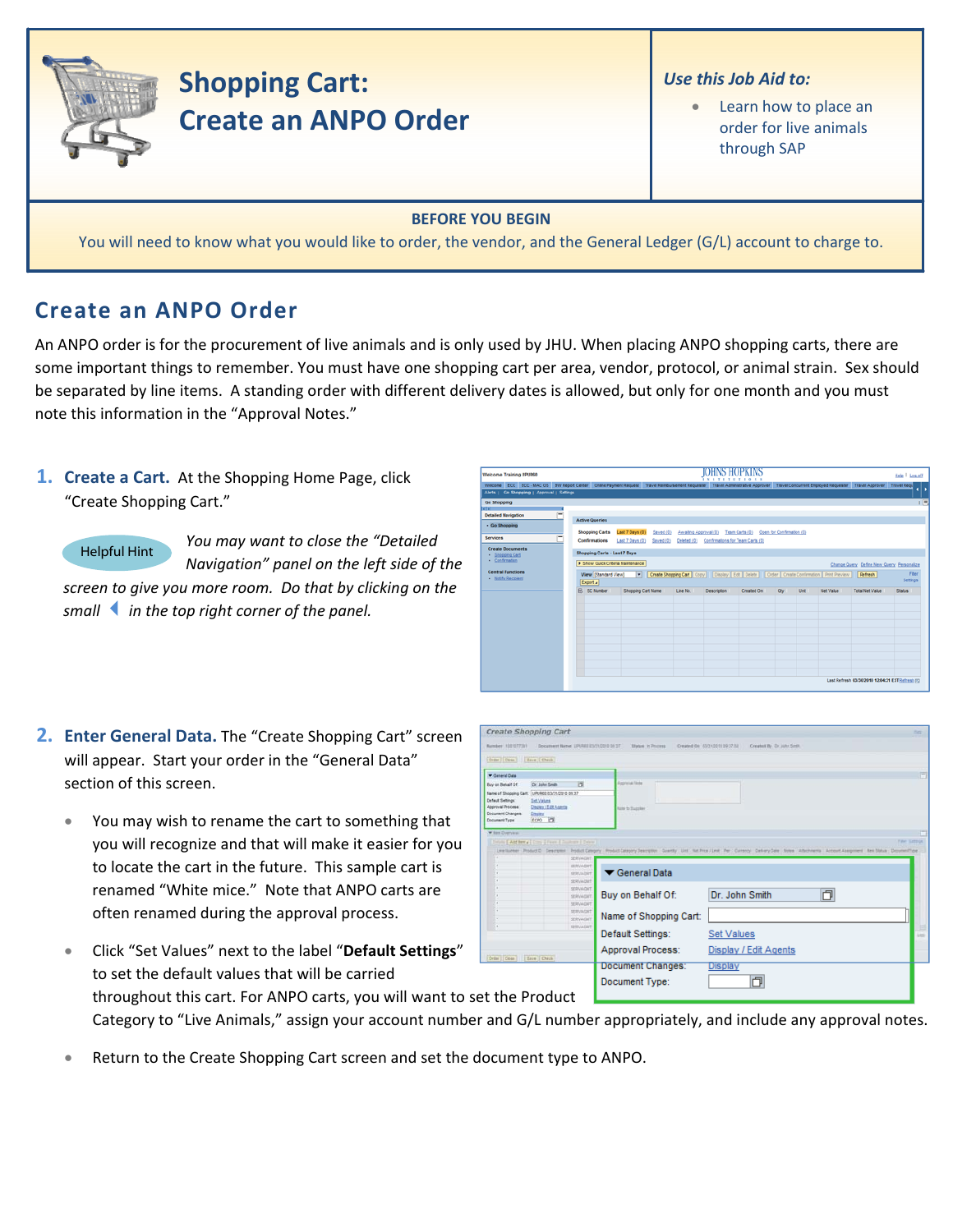Helpful Hint

*When the "Change Default Settings" dialog box*

*appears, you won't see all of the tabs that are available to you. Either stretch the box horizontally so that all of the tabs appear, or just click on the white file folder to display a list of the available tabs.*

| <b>Change Default Settings</b> |                                       |                                                                                                       |
|--------------------------------|---------------------------------------|-------------------------------------------------------------------------------------------------------|
|                                |                                       | Your data will be transferred to all new items, items already in the shopping cart will be unchanged. |
| Item Basic Data                | Account Assignment                    | <b>Internal Note</b>                                                                                  |
|                                |                                       | Item Basic Data<br>v                                                                                  |
| Buy on Behalf of:              | Dr. John Smith<br>n                   | Account Assignment                                                                                    |
| Goods Recipient:               | Dr. John Smith                        | <b>Internal Note</b>                                                                                  |
| Product Category:              | SERVAGMT                              | Delivery Address / Performance Location                                                               |
| Purchase Group:                | Judith Zimmer - Purchasing Grp 32 JHU | ▼                                                                                                     |
| Company Code:                  | JOHNS HOPKINS ENTERPHT                |                                                                                                       |
| Location / Plant:              | JHU Service Provider                  | JHU Service Provider                                                                                  |
| Storage Location:              | 门<br>Storage Location                 |                                                                                                       |
|                                |                                       | Cancel<br>OK                                                                                          |

- **3. ANPO General Data.** After you change the document type to ANPO, several additional fields will appear on your screen. Fill them in as follows:
	- Category: B, C, D, or E (this should be listed on the PI protocol)
	- Housing Area: building and possibly room number
	- PI Full Name: last name, then first name
	- Protocol Number
	- Age and Weight: choose age **OR** weight and supply ranges; note that Jackson and NCI accept orders only by age
	- Sex: M or F

settings.

- **4. Enter Item Data.** Go to the first line in the order an start entering the order information. You'll work you way across the line for each item *before* you press *Enteral* 
	- Start with the "Description" field. If you are using Jackson vendor, enter a stock number in this field

| [Orse] [Dear] [Save   Orest]                                                          |                                      |                         |  |
|---------------------------------------------------------------------------------------|--------------------------------------|-------------------------|--|
| * Determi Data                                                                        |                                      |                         |  |
| Christina Thomas<br>Suy an Behalf Of                                                  | $\overline{1}$                       | Approval Note           |  |
| Name of Shopping Cart. (UPURZ9 04/05/2012 14:34)                                      |                                      |                         |  |
| Debut Settings.<br><b>Set Virtues</b><br>Approvat Processe.<br>Clearber (1939 Avenue) |                                      | <b>None In Nagarier</b> |  |
| Document Changes:<br>Davis (                                                          |                                      |                         |  |
| AMPO THE<br><b>Electronic Type</b>                                                    |                                      |                         |  |
| Category:<br><b>Talling</b><br><b>Housing Area:</b>                                   |                                      |                         |  |
| <b>PLFull Name:</b>                                                                   |                                      |                         |  |
| Profocal Number                                                                       |                                      |                         |  |
|                                                                                       |                                      |                         |  |
| Age                                                                                   |                                      |                         |  |
| Weight                                                                                |                                      |                         |  |
| Sex:                                                                                  |                                      |                         |  |
| * lant Overview                                                                       |                                      |                         |  |
| Times   Add her a   Core   Perry   Durings   Times                                    |                                      |                         |  |
| Live Namber Product D. Description Product Delegacy                                   |                                      | Category:               |  |
|                                                                                       | <b>SERVADIST</b>                     |                         |  |
|                                                                                       | <b>SERVAGNIT</b>                     | <b>Housing Area:</b>    |  |
|                                                                                       | <b>SERVADIST</b>                     |                         |  |
|                                                                                       | <b>SERVAGIAT</b><br><b>SEXUAGIET</b> | PI Full Name:           |  |
|                                                                                       | SERVAGIST                            |                         |  |
|                                                                                       | SERVAGET                             | Protocol Number:        |  |
|                                                                                       | SERVAGNIT                            |                         |  |
| ×                                                                                     | <b>SERVADIT</b><br><b>SERVAGET</b>   | Age:                    |  |

| er Item Data. Go to the first line in the order and:                                                                          | <b>Create Shopping Cart</b><br>Created On 03/31/2019 29:37:58<br>Sociations Name - LPUNEE EV2 VCE10 08 3T.<br><b>Tistus</b> is finished<br>Created By Dr. John Sods.                                                                                                                                                                                                                                                                                                                                                                                                                                                               |
|-------------------------------------------------------------------------------------------------------------------------------|------------------------------------------------------------------------------------------------------------------------------------------------------------------------------------------------------------------------------------------------------------------------------------------------------------------------------------------------------------------------------------------------------------------------------------------------------------------------------------------------------------------------------------------------------------------------------------------------------------------------------------|
| t entering the order information. You'll work your                                                                            | Criter Cone   Cave   Check                                                                                                                                                                                                                                                                                                                                                                                                                                                                                                                                                                                                         |
| y across the line for each item before you press Enter.                                                                       | <b>W</b> General Data<br>Approvat Note<br>Dr. John Smith<br>Buy an Bahart Of<br>LIPLAGE ESQ10316 09:37<br>Name of Disposing Cart.<br>Default Sattings<br><b>Dat Values</b>                                                                                                                                                                                                                                                                                                                                                                                                                                                         |
| Start with the "Description" field. If you are using a<br>Jackson vendor, enter a stock number in this field.                 | Dazes / Edit Asarta<br><b>Azoroval Process</b><br><b>Saile In Suggler</b><br>Document Changes:<br><b>DAIRY</b><br><b>IDO OF</b><br>Document Type:<br>W first Distribute<br>trick CAMBING Corp 2 Form   Contemp   Corp.<br>Tillar Sellery<br>Line Number Product D Description Product Calegory Product Calegory Description<br>Delivery Date Notes, Attachments, Account Assignment, Bars Status, DocumentType,<br>Quantity Unit<br>SERVAGNT<br><b><i>SERVICE AGREEMENTS</i></b><br>1,000<br><b>STERN MAKER</b><br><b>ESNIK ENVIRONMENT</b><br>131 1100<br><b>SERVAGNT</b><br>7.028<br>$25312018$ $2 - 2 - 2$<br>SERVEY AGREEMENTS |
| <b>Product Category</b><br><b>Product Category Description</b><br>Product ID<br><b>Description</b><br>Line Number<br>Quantity | Attachments   Account Assignment   Item Status   DocumentType<br>Currency Delivery Date<br>Unit<br>Net Price / Limit<br><b>Notes</b><br>Per                                                                                                                                                                                                                                                                                                                                                                                                                                                                                        |
| 111                                                                                                                           | <b>USD</b><br>03/31/2010<br>EA<br>0<br>$\overline{\mathbf{0}}$                                                                                                                                                                                                                                                                                                                                                                                                                                                                                                                                                                     |
| The "Product Category" will already be populated to                                                                           | 03/31/2010<br>SERVADUT<br>SERVICE ADRESVENTS<br>1.000<br>0.00 1.100<br>SERVAGIAT<br>$-1.025$<br>138 1180<br>SERVER AGREEMENTS<br>EST12010<br><b>STATISTICS</b><br>Tehe Value 2.00 050                                                                                                                                                                                                                                                                                                                                                                                                                                              |

• Enter the "**Quantity**." In this case, we entered 25.

Live Animals because you set it in your cart's default

- Enter "EA" (for "each") in the "**Unit**" field.
- Enter the "**Price**" in the Net Price/Limit field. If you don't know the price, enter 1.00.
- Ignore the field that says "**Per.**"

Helpful Hint! *Don't forget to click "Enter" when you have completed the line. That's the only way to make the order details appear!*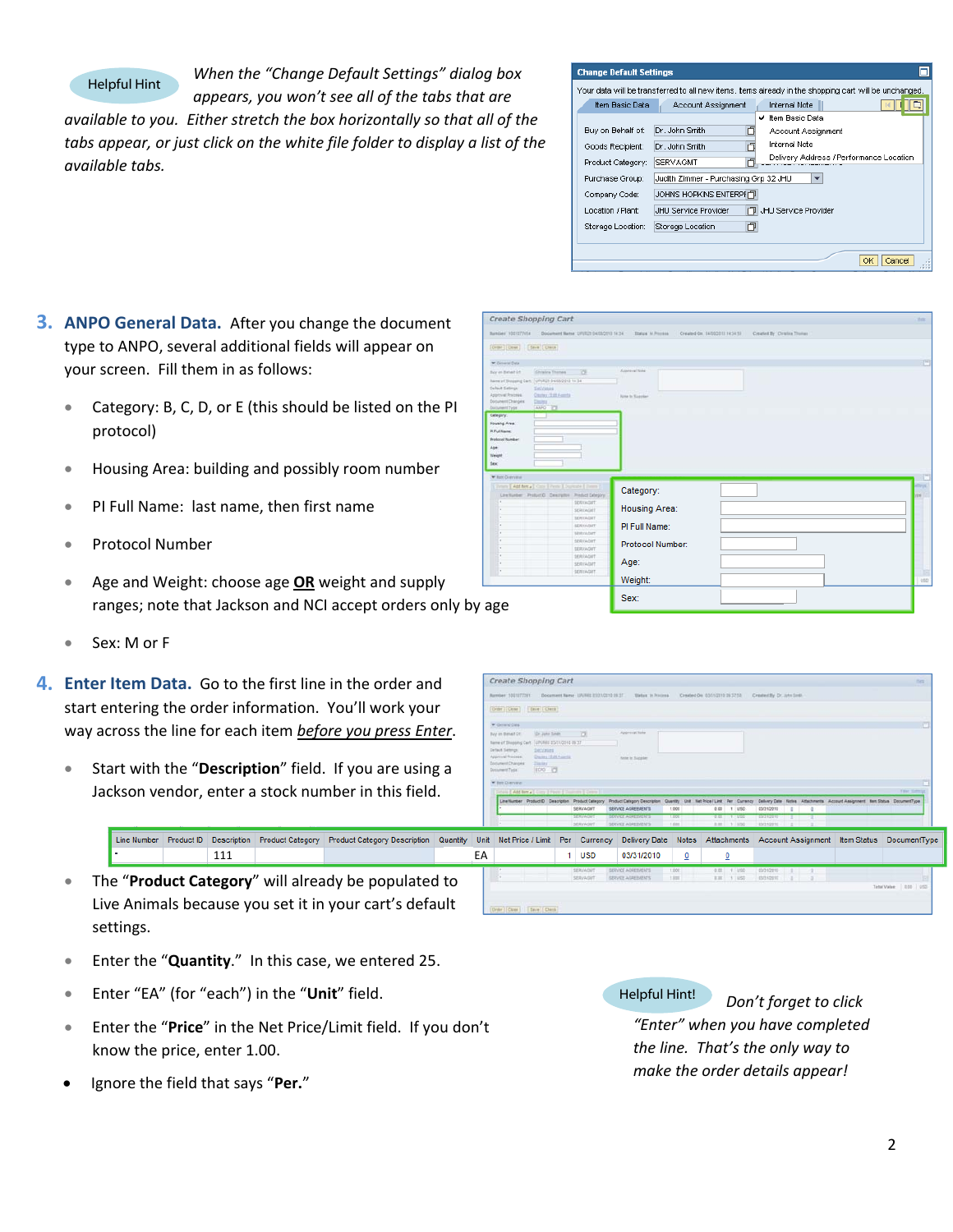- You will not need to adjust the "**Delivery Date."**
- When you are all done, click "**Enter**" to apply your selections.
- **5. Item Details.** After you click Enter, the "Details" button will become active. Click it to display the details for the first line in your order. The first tab "Item Data" will automatically be displayed.
	- If you know the catalog number (or product or iter number), enter it in the field labeled "**Supplier Product Number**." If you do not know them you can leave these fields blank and the Animal Services Department will complete them as necessary.

*You can expect to see errors at the top of the screen! You will resolve them as you enter the details associated with this cart.* Helpful Hint

- **6.** Account Assignment. Click on the tab labeled "Acco Assignment."
	- Check the cost object under the "**Account** Assignment" header (this field could say Cost Cen Internal Order, or WBS Element) to make sure tha is correct for your order. If you are charging to a Center, the value will default from your settings. you are charging to an Order Number, there is no default and the Order Number must be entered. Details for item 1 Chair

tem Data Account Assignme Cost Distribution Percentage Number Accounting Line Nu

Order Close Save Check

 $\overline{\phantom{a}}$  0001

• Click in the field under the header that says "**General Ledger Account**." Verify which G/L account with your financial

| on                                                 |                                                            |                           |                         |                                           |                |        |                                                       |            |                                               |                                                                     |         |                           |                           |                       |                         |     |
|----------------------------------------------------|------------------------------------------------------------|---------------------------|-------------------------|-------------------------------------------|----------------|--------|-------------------------------------------------------|------------|-----------------------------------------------|---------------------------------------------------------------------|---------|---------------------------|---------------------------|-----------------------|-------------------------|-----|
|                                                    | Details   A of ferm a   Copy   Fixers   Duplicate   Delete |                           |                         |                                           |                |        |                                                       |            |                                               |                                                                     |         |                           |                           |                       | Film Settings           |     |
|                                                    |                                                            | Product El Description    | <b>Product Category</b> | Product Category Description Guardty Unit |                |        | <b>Tiet Price / Limit</b>                             |            | Per Currency                                  | Delivery Date                                                       | fastes: | Atachherts                | <b>Account Assignment</b> |                       | ten Status DocumentType |     |
|                                                    | ٠<br>$\overline{\phantom{a}}$                              | <b>Chat</b>               | 56000000                | <b>FURNITURE</b>                          |                | 1.84   | 0.00                                                  |            | 1.45                                          | 04/05/2010                                                          |         |                           | Cost Carrier (1010200732) | <b>M Process ECPO</b> |                         |     |
|                                                    | ٠                                                          |                           | SERVAGUS<br>SERVAGMT    | SERVICE AGREEMENTS<br>SERVICE AGREEMENTS  | 1.000<br>1,000 |        | 0.05<br>0.08                                          |            | $T$ $1050$<br>$1 - 1050$                      | 03/31/2018<br>83/31/2018                                            | ٠       | t                         |                           |                       |                         |     |
|                                                    |                                                            |                           | SERVAGNT                | <b>SERVICE AGREEMENTS</b>                 | 1,000          |        | 0.00                                                  |            | $1$ $150$                                     | 02/31/2010                                                          | ٥<br>¢  |                           |                           |                       |                         |     |
|                                                    |                                                            |                           | <b>SERVAGNT</b>         | SERVICE AGREEMENTS                        | 1,000          |        | 0.00                                                  |            | $t$ $150$                                     | 63/31/2010                                                          | ٠       | t                         |                           |                       |                         |     |
|                                                    |                                                            |                           | <b>SERVAGN?</b>         | <b>SERVICE AGREEMENTS</b>                 | 1.000          |        | 0.00                                                  |            | $1 - 150$                                     | 01021010                                                            | ٠       |                           |                           |                       |                         |     |
|                                                    | ×                                                          |                           | <b>SERVAGN?</b>         | <b>SERVICE AGREEMENTS</b>                 | 1.000          |        | 0.00                                                  |            | 1.1050                                        | 03/31/2010                                                          | ï       |                           |                           |                       |                         |     |
|                                                    |                                                            |                           | <b>SERVAGNT</b>         | SERVICE AGREEMENTS                        | 1.000          |        | 0.00                                                  |            | 1.150                                         | 03/31/2018                                                          | ٠       |                           |                           |                       |                         |     |
|                                                    |                                                            |                           | SERVADAT                | SERVICE AGREEMENTS                        | 1.000          |        | 0.00                                                  |            | $T$ $1950$                                    | 03/31/2010                                                          | ï       |                           |                           |                       |                         |     |
|                                                    | ٠                                                          |                           | <b>SERVAQUI</b>         | SERVICE AGREEMENTS                        | 1,000          |        | 0.00                                                  |            | 1.950                                         | 01001038                                                            | ٠       |                           |                           |                       |                         |     |
|                                                    |                                                            |                           |                         |                                           |                |        |                                                       |            |                                               |                                                                     |         |                           |                           | <b>Total Value</b>    | 0.00                    | uso |
|                                                    | 1 1 Details for item 1 Chair                               |                           |                         |                                           |                |        |                                                       |            |                                               |                                                                     |         |                           |                           |                       |                         |     |
|                                                    |                                                            |                           |                         |                                           |                |        |                                                       |            |                                               |                                                                     |         |                           |                           |                       |                         |     |
|                                                    | <b>Barri Data</b>                                          | <b>Account Assignment</b> | Notes and Attachments   | Delivery Address/Performance Location     |                |        |                                                       |            |                                               | Sources of Supply / Service Agents                                  |         | Approval Process Overview |                           |                       |                         |     |
| <b>Identification</b><br>Item Type:<br>Product ID: |                                                            | <b>Material</b>           | $\blacktriangledown$    |                                           | n              |        | r Record<br>Delivery<br>匡<br>0001                     |            | G-A/P Sales Tax, Exempt<br><b>OUDSIDE ITS</b> | $= 0.00$ VSD<br>17 1099-240 Service Provider<br>Ci Storage Location |         |                           |                           |                       |                         |     |
| Description: *                                     |                                                            | Chair                     |                         |                                           |                |        | Academic<br>00000                                     | ы          |                                               | ITEM: John Green                                                    |         |                           |                           |                       |                         |     |
|                                                    | Product Category:<br>Order as Direct Material:             | 56000000<br>П             |                         | <b>FURNITURE</b>                          |                |        | $\Box$<br>mäng Active:<br>rival Required: [7]<br>ŁCFO |            |                                               |                                                                     |         |                           |                           |                       |                         |     |
| Company Code:                                      |                                                            | <b>JHEN</b>               |                         | JOHNS HOPKINS ENTERPRISE                  |                | rover. |                                                       | 1001077291 |                                               |                                                                     |         | ø                         |                           |                       |                         |     |
|                                                    | Supplier Product Number:                                   |                           |                         |                                           |                |        |                                                       |            |                                               |                                                                     |         |                           |                           |                       |                         |     |
| Organization                                       | <b>Purchasing Group:</b>                                   |                           |                         | Paulette Spann - Purchasing Grp 42 JHU ~  |                |        |                                                       |            |                                               |                                                                     |         |                           |                           |                       |                         |     |

| $\blacksquare$                  |                           |                              |                                                                                                                                           |                                                          |      |                               |                                    |                                 |                                    |        |                           |                           |                         |       |
|---------------------------------|---------------------------|------------------------------|-------------------------------------------------------------------------------------------------------------------------------------------|----------------------------------------------------------|------|-------------------------------|------------------------------------|---------------------------------|------------------------------------|--------|---------------------------|---------------------------|-------------------------|-------|
|                                 |                           |                              | Line Number Product El Description Product Category Product Category Description Guardty Unit Nat Price / Lint Per Currency Delivery Date |                                                          |      |                               |                                    |                                 |                                    |        | foles Atachherts          | <b>Account Assignment</b> | ten Status DocumentType |       |
|                                 | Chin                      | 16000000                     | <b>FURNITURE</b>                                                                                                                          |                                                          | t EA | 0.00                          |                                    | 1.050                           | 04/05/2010                         |        |                           | Cost Carrer (1010289732)  | <b>In Process ECPO</b>  |       |
|                                 |                           | SERVAGMT                     | SERVICE AGREEMENTS                                                                                                                        | 1.000                                                    |      | 0.00                          |                                    | $1 - 050$                       | 03/31/2010                         | ٠      | ×                         |                           |                         |       |
|                                 |                           | SERVAGM?                     | SERVICE AGREEMENTS                                                                                                                        | 1.000                                                    |      | 0.00                          |                                    | 1.055                           | 53/31/2018                         | ğ.     |                           |                           |                         |       |
|                                 |                           | SERVAGMT<br><b>SERVAGNY</b>  | SERVICE AGREEMENTS                                                                                                                        | 1.000                                                    |      | 0.00<br>0.00                  |                                    | $1$ $150$                       | 03/31/2010                         | g.     | ٠                         |                           |                         |       |
|                                 |                           | SERVAGNT                     | SERVICE AGREEMENTS<br>SERVICE AGREEMENTS                                                                                                  | 1.000<br>1,000                                           |      | 0.00                          |                                    | 1 850<br>$1 - 1/50$             | 03/31/2010<br>03/31/2010           | ٠<br>и |                           |                           |                         |       |
|                                 |                           | <b>SERVAGNT</b>              | SERVICE AGREEMENTS                                                                                                                        | 1,000                                                    |      | 0.00                          |                                    | $1 - 1/50$                      | 03/31/2010                         | g.     |                           |                           |                         |       |
|                                 |                           | <b>SERVAGNT</b>              | SERVICE AGREEMENTS                                                                                                                        | 1.000                                                    |      | 0.00                          |                                    | 1 1/30                          | 03/31/2010                         | s      |                           |                           |                         |       |
|                                 |                           | SERVAGNT                     | SERVICE AGREEMENTS                                                                                                                        | 1.000                                                    |      | 0.00                          |                                    | 1 150                           | 03/31/2010                         | ٠      | $\mathbb{R}$              |                           |                         |       |
|                                 |                           | SERVADNT                     | SERVICE AGREEMENTS                                                                                                                        | 1,000                                                    |      | 0.00                          |                                    | 1.050                           | 03/31/2010                         | ×      |                           |                           |                         |       |
|                                 |                           |                              |                                                                                                                                           |                                                          |      |                               |                                    |                                 |                                    |        |                           |                           | <b>Total Value</b>      | 10.00 |
|                                 |                           |                              |                                                                                                                                           |                                                          |      |                               |                                    |                                 |                                    |        |                           |                           |                         |       |
| (4) In Details for item 4 Chair |                           |                              |                                                                                                                                           |                                                          |      |                               |                                    |                                 |                                    |        |                           |                           |                         |       |
| <b><i><u>tem Data</u></i></b>   | <b>Account Assignment</b> | <b>Notes and Altachments</b> | Delivery Address/Ferformance Locator                                                                                                      |                                                          |      |                               |                                    |                                 | Sources of Supply / Service Agents |        | Approval Process Overview |                           |                         |       |
|                                 |                           |                              |                                                                                                                                           |                                                          |      |                               |                                    |                                 |                                    |        |                           |                           |                         |       |
| <b>Identification</b>           |                           |                              |                                                                                                                                           |                                                          |      | Currency, Values, and Pricing |                                    |                                 |                                    |        |                           |                           |                         |       |
| <b>Jam Type</b>                 | Material (w)              |                              |                                                                                                                                           | <b>Order Quantity / Unit</b><br>Ordered Quantity / Unit: |      |                               | <b>ITT</b> EACH<br>$1$ EA<br>2.000 |                                 |                                    |        |                           |                           |                         |       |
| Product D.                      |                           |                              | ö                                                                                                                                         |                                                          |      |                               |                                    |                                 |                                    |        |                           |                           |                         |       |
| Deacription: 11                 | Chair                     |                              |                                                                                                                                           | Open Quantity / Unit:                                    |      |                               |                                    |                                 | 1.14                               |        |                           |                           |                         |       |
|                                 |                           |                              |                                                                                                                                           | Price / Currency:                                        |      |                               |                                    |                                 | 0.00 USD IT Price Use              |        | $\left  \cdot \right $    |                           |                         |       |
| <b>Product Category</b>         | 56000000                  | <b>PSI</b> Furtesmane        |                                                                                                                                           | <b>Tex / Amount</b>                                      |      |                               |                                    | <b>G.A.P Sales Tax, Exercit</b> | $= 0.00190$                        |        |                           |                           |                         |       |
| Crder as Cirect Material:       | D                         |                              |                                                                                                                                           | Service Wester Record                                    |      |                               |                                    |                                 |                                    |        |                           |                           |                         |       |
| Company Code:                   | pen                       | CI JOHNS HOPKINS ENTERPRISE  |                                                                                                                                           | Service and Delivery                                     |      |                               |                                    |                                 |                                    |        |                           |                           |                         |       |
|                                 |                           |                              |                                                                                                                                           | Delivery Date:                                           |      |                               |                                    | GASSOS10 IT                     |                                    |        |                           |                           |                         |       |
| Supplier Product Number:        |                           |                              |                                                                                                                                           |                                                          |      |                               |                                    |                                 |                                    |        |                           |                           |                         |       |

administrator, and then enter it in this field.

Helpful Hint *If you want to copy the G/L account number to all of the items in your cart, click "Copy" and "Change All Items" to apply the account number throughout the order.*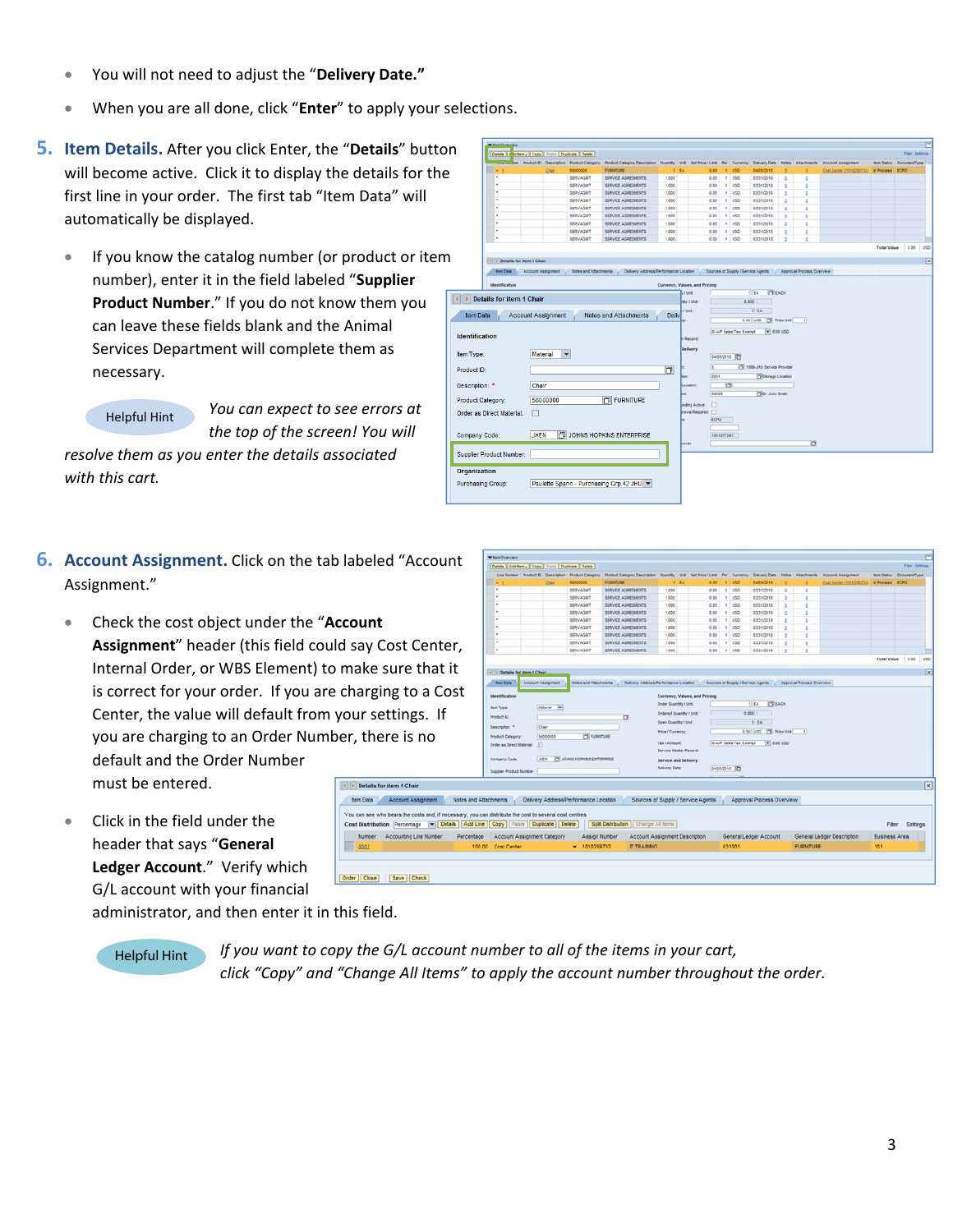- **7. Select a Supplier.** Next, click the tab labeled "Sources of Supply/Service Agents" (also under "Details") and choose the animal supplier from the list provided. Then select "Assign Supplier." If you're not sure how to search for a supplier, there is a Job Aid called "Searching for a Vendor" that can help.
- **8. Check the Order.** Your order is now complete. Click "Check" (either at the top or the bottom of the screen) to verify the order and make sure that no error messages appear at the top of the screen.

| B | Supplier Number | Supplier Name                 |
|---|-----------------|-------------------------------|
|   | 1000903         | ARCHER FARMS INC ARCHEARMS    |
|   | 1001870         | BROWN FAME Y ENTERPRISES      |
|   | 1002013         | <b>CALIPER LIFE SCIENCES</b>  |
|   | 1002153         | CAROLINA BIOLOGICAL SUPPLY CO |
|   | 1002346         | CHARLES D SULLIVAN CO.        |



**9. Place the Order.** Once you have verified the order, click "Order." You will see a message at the top of the screen that says "Actions performed successfully."

In addition, you will see a message in the box at the top of the screen that says that the shopping cart was ordered successfully.

When your order is complete, click "**Close**" to return to the Shopping Cart Home Page.

**10.Print Preview.** The "Print Preview" button will appear once you have placed the order. Always print a copy of your order just in case there is a problem finding the shopping cart later.



|                                             | Action performed successfully:1001077454                                            |                  |                                                                                                          |  |                             |  |
|---------------------------------------------|-------------------------------------------------------------------------------------|------------------|----------------------------------------------------------------------------------------------------------|--|-----------------------------|--|
| Number 1001077454                           | Document Name UPUR29 04/08/2010 14:34                                               |                  | Status Awaiting Approval<br>Created On 04/08/2010 14:34:50                                               |  | Created By Christina Thomas |  |
|                                             | Shopping cart "UPUR29 04/08/2010 14:34" with number 1001077454 ordered successfully |                  |                                                                                                          |  |                             |  |
|                                             |                                                                                     |                  |                                                                                                          |  |                             |  |
|                                             |                                                                                     |                  |                                                                                                          |  |                             |  |
| Close                                       | Print Preview<br>Refresh                                                            |                  |                                                                                                          |  |                             |  |
| General Data                                |                                                                                     |                  |                                                                                                          |  |                             |  |
| Buy on Behalf Of:                           | Christina Thomas                                                                    | Approval Note    |                                                                                                          |  |                             |  |
| Name of Shopping Cart:<br>Default Settings: | UPUR29 04/08/2010 14:34<br>Set Values                                               |                  |                                                                                                          |  |                             |  |
| Approval Process:                           | Display / Edit Agents                                                               | Note to Supplier |                                                                                                          |  |                             |  |
| Document Changes:<br>Document Type:         | <b>Display</b><br>ECPO O                                                            |                  |                                                                                                          |  |                             |  |
| <b>Them Overview</b>                        |                                                                                     |                  |                                                                                                          |  |                             |  |
|                                             | Details   Add item / Copy   Paste   Duplicate   Delete     Process All items /      |                  |                                                                                                          |  |                             |  |
|                                             | Line Number Product D Description                                                   |                  | Product Category Product Category Description Quantity Unit Net Price / Limit Per Currency Delivery Date |  |                             |  |